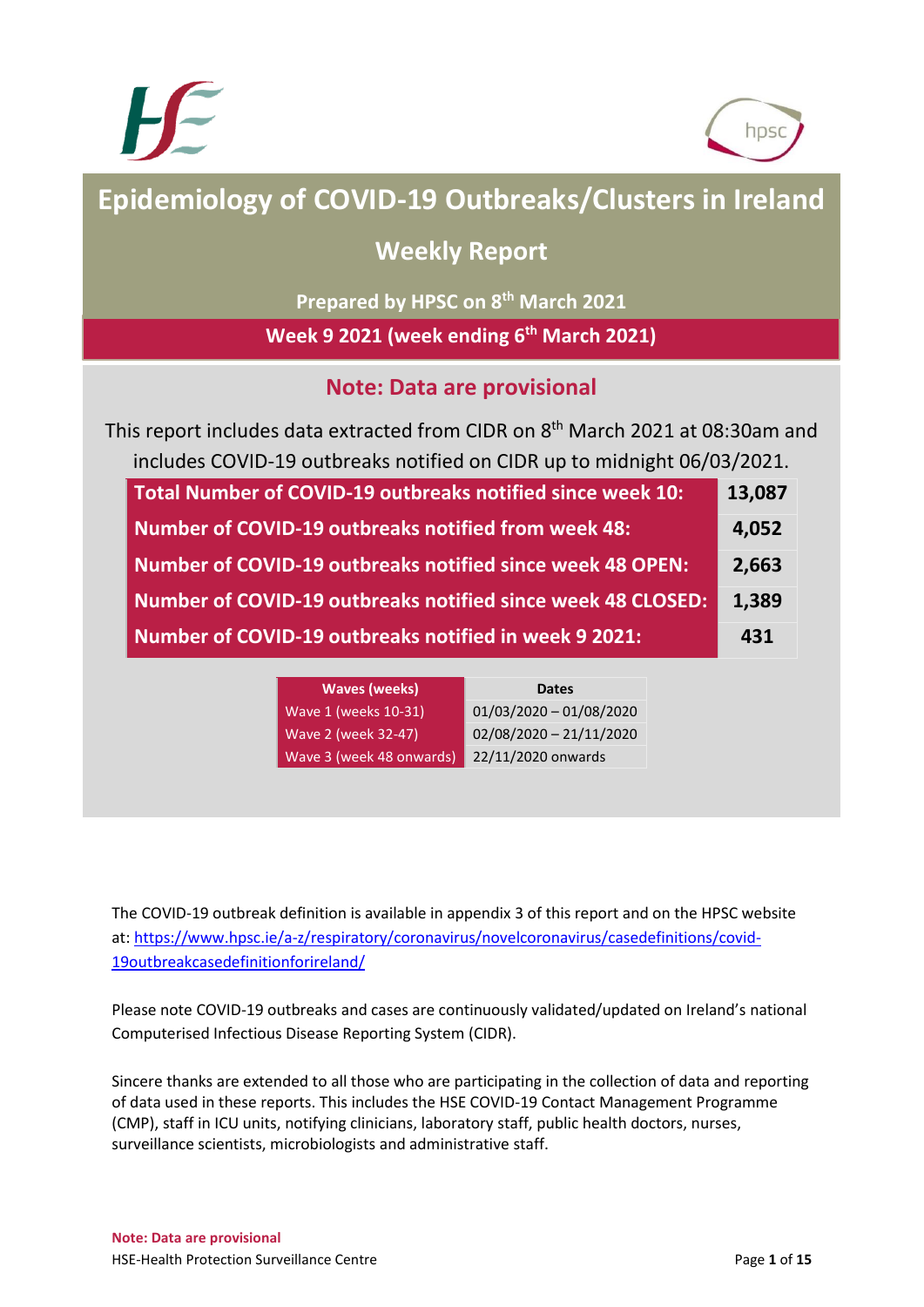## **Summary (week 48 2020 to week 9 2021)**

**4,052** outbreaks have been reported from week 48 onwards (week beginning 22/11/2020; third wave of COVID-19 infection in Ireland) and key outbreak locations are as follows:

- 2,052 (51%) were in private houses\*
- 198 (4.9%) were reported in hospitals
- 227 (5.6%) were reported in nursing homes
- 279 (6.9%) were reported in residential institutions
- 1,296 (32%) were reported in a range of other settings, including workplaces (n=308; 7.6%), travel/transport related settings (n=33; 0.8%) and restaurant/cafés (n=28; 0.7%). See Table 1 for further details.

1,389 outbreaks have been closed and 2,663 outbreaks are open (See Appendix 1, Table A for breakdown of outbreaks by location and outbreak status. Note that it is common practice not to close private house outbreaks on CIDR due to the large volume of outbreaks in this category.)

13,087 COVID-19 outbreaks have been reported in Ireland since week 10, 2020 (Figure 1).

#### **Summary (week 9, 2021)**

In **week 9** 2021, there were **431** COVID-19 outbreaks notified.

- The overall number of outbreaks notified in week 9 increased by 64 compared to week 8
- There were five new acute hospital outbreaks notified
- There were three nursing home outbreaks notified
- There were nine residential institution outbreaks notified
- Ten outbreaks associated with childcare facilities were notified
- There were no new outbreaks associated with school children +/- school staff notified
- Fifteen outbreaks were linked to third level students/University college
- There were 19 workplace outbreaks notified and locations are summarised in the workplaces section of this report
- The remaining 370 outbreaks included private houses\* (n=295, excluding third-level student outbreaks), extended family (n=36), other healthcare services (n=10), social gathering (n=9), travel/transport related (n=6), retail (n=5), religious/other ceremony (n=4), community outbreaks (n=2, excluding third-level student outbreaks) and three in an unknown/other location

## **Late notifications of outbreaks**

In **week 9**, 141 outbreaks were late notifications from October (n=2), December (n=44) and January (n=95) (See Appendix 2, Table B for breakdown of these outbreaks by month).

\*Public Health are prioritising the reporting of outbreaks in key settings e.g. RCFs, hospitals. Therefore, the number of private house outbreaks is underestimated.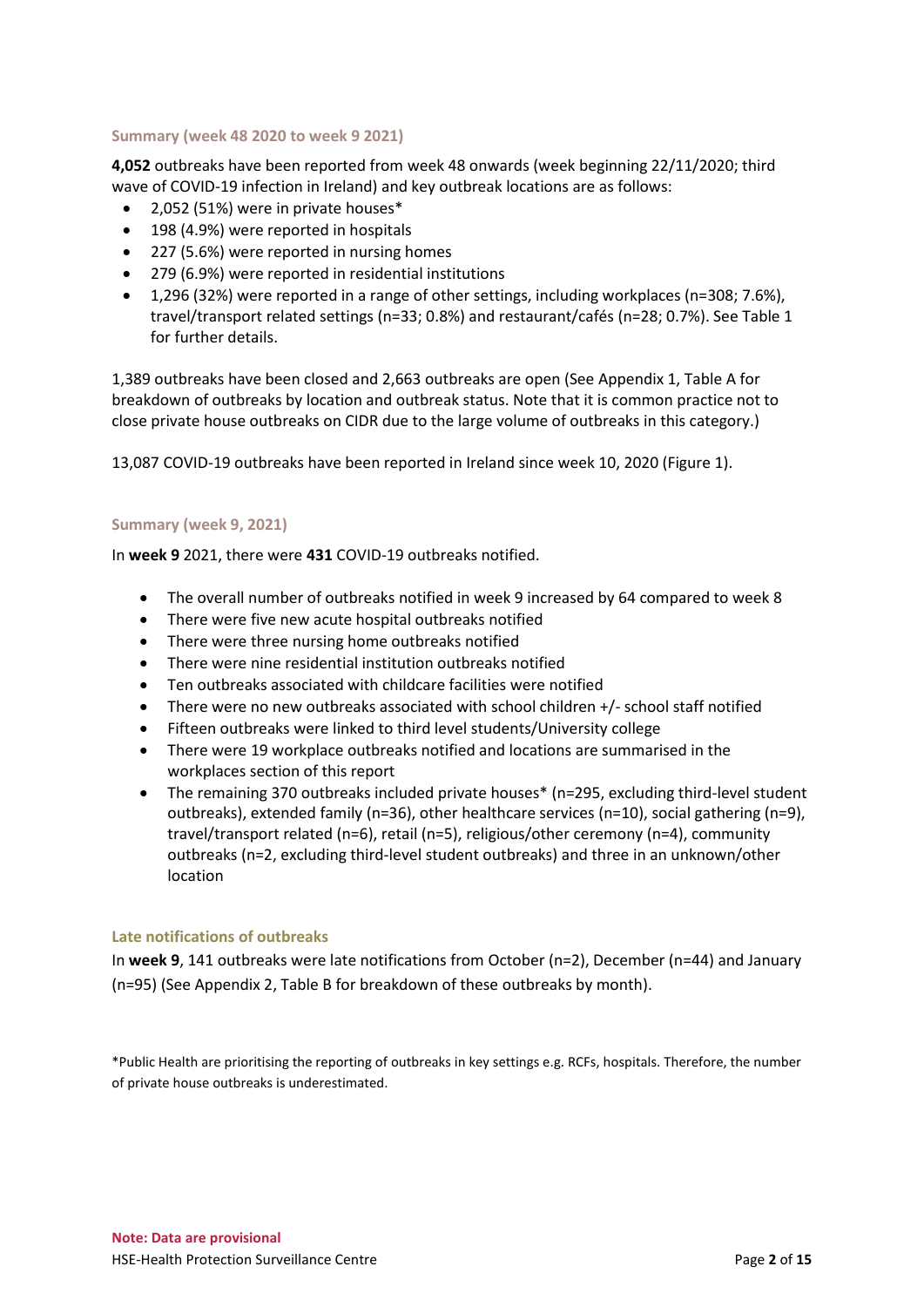

Figure 1: Epi-curve of COVID-19 outbreaks in all settings notified in Ireland by week of notification and outbreak type (see technical note 5, Appendix 3) to midnight on 06/03/2021, N=13,087. *Data source: CIDR* 

Dashed red arrows indicate the timeline of the first, second and third waves of COVID-19 infection in Ireland (Second wave of infection commenced in week 32; week beginning 02/08/2020 and the third wave commenced in week 48 (22/11/2020)). **Note:** Family outbreaks reported in July 2020 were composed largely of late notified outbreaks from the period March to May 2020.

#### **Note: Data are provisional** HSE-Health Protection Surveillance Centre Page **3** of **15**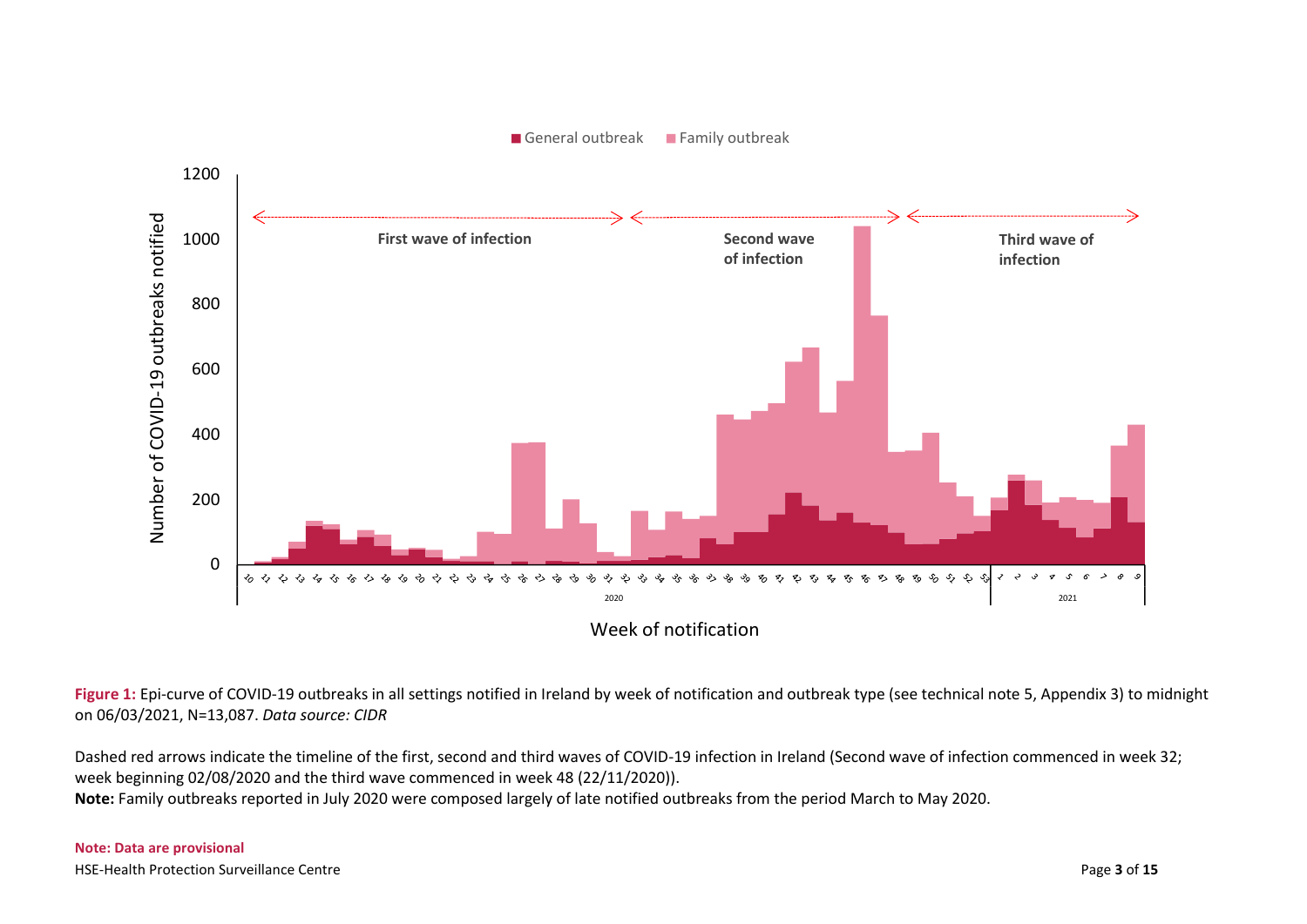|                                     |                     |                |                |                | <b>Week of Outbreak Notification</b> |                |                          |                |                         | Difference in                         |                                  |  |
|-------------------------------------|---------------------|----------------|----------------|----------------|--------------------------------------|----------------|--------------------------|----------------|-------------------------|---------------------------------------|----------------------------------|--|
|                                     | <b>Week 48 2020</b> |                |                |                | 2021                                 |                |                          |                |                         | number of                             | <b>Total (week</b><br>48 2020 to |  |
| <b>Outbreak location</b>            | to week 1<br>2021   | $\overline{2}$ | 3              | 4              | 5                                    | 6              | $\overline{\phantom{a}}$ | 8              | 9                       | outbreaks notified<br>since last week | week 9 2021)                     |  |
| Hospital                            | 80                  | 32             | 19             | 13             | 15                                   | 11             | 4                        | 19             | 5                       | $-14$                                 | 198                              |  |
| Nursing home                        | 102                 | 44             | 26             | 23             | 11                                   | 5              | $\overline{7}$           | 6              | $\overline{\mathbf{3}}$ | $-3$                                  | 227                              |  |
| Community Hospital / Long-stay unit | 11                  | $\mathbf{1}$   | 4              | $\mathbf{1}$   | $\Omega$                             | $\mathbf{1}$   | 5                        | 0              | $\mathbf{0}$            | $\mathbf{0}$                          | 23                               |  |
| <b>Residential institution</b>      | 73                  | 72             | 33             | 30             | 19                                   | 13             | 11                       | 19             | 9                       | $-10$                                 | 279                              |  |
| Community outbreak                  | 24                  | $\overline{7}$ | $\overline{2}$ | 3              | 3                                    | $\overline{4}$ | $\mathbf 0$              | 27             | 4                       | $-23$                                 | 74                               |  |
| Other healthcare services           | 23                  | 25             | 16             | 8              | 11                                   | 3              | 6                        | $\overline{7}$ | 10                      | $+3$                                  | 109                              |  |
| Hotel                               | 3                   | $\mathbf{1}$   | $\mathbf 0$    | $\Omega$       | $\Omega$                             | $\Omega$       | $\mathbf 0$              | 0              | $\mathbf 0$             | $\mathbf{0}$                          | 4                                |  |
| Restaurant / Cafe                   | 15                  | 6              | 0              | $\Omega$       | $\overline{2}$                       | $\mathbf{0}$   | $\overline{2}$           | 3              | $\mathbf{0}$            | $-3$                                  | 28                               |  |
| Public house                        | 8                   | $\Omega$       | $\Omega$       | $\Omega$       | $\mathbf{1}$                         | $\mathbf{1}$   | $\mathbf 0$              | 0              | $\mathbf{0}$            | $\mathbf{0}$                          | 10                               |  |
| Social gathering                    | 9                   | 1              | 0              | 0              | $\overline{2}$                       | $\mathbf 0$    | $\overline{2}$           | 6              | 9                       | $+3$                                  | 29                               |  |
| Retail outlet                       | 19                  | 8              | $\overline{2}$ | 6              | $\overline{2}$                       | $\overline{7}$ | 11                       | 5              | 5                       | $\mathbf 0$                           | 65                               |  |
| Workplace                           | 80                  | 35             | 36             | 24             | 28                                   | 21             | 29                       | 36             | 19                      | $-17$                                 | 308                              |  |
| Travel related                      | 9                   | 0              | $\mathbf 0$    | 6              | 0                                    | 3              | 3                        | $\mathbf 1$    | 3                       | $+2$                                  | 25                               |  |
| Transport                           | 3                   | 1              | $\mathbf 0$    | $\Omega$       | $\Omega$                             | $\Omega$       | $\mathbf 0$              | $\mathbf 1$    | 3                       | $+2$                                  | 8                                |  |
| Private house: family outbreaks     | 1160                | 9              | 65             | 33             | 69                                   | 89             | 54                       | 131            | 259                     | $+128$                                | 1869                             |  |
| Private house: general outbreaks    | 66                  | 0              | $\overline{2}$ | $\Omega$       | 4                                    | 6              | $\overline{7}$           | 50             | 48                      | $-2$                                  | 183                              |  |
| <b>Extended family</b>              | 80                  | 10             | 14             | 23             | 26                                   | 24             | 32                       | 33             | 36                      | $+3$                                  | 278                              |  |
| <b>Childcare Facility</b>           | 35                  | 14             | 27             | 14             | 12                                   | 5              | 9                        | 15             | 10                      | $-5$                                  | 141                              |  |
| School*                             | 98                  | 8              | 8              | 1              | 1                                    | $\mathbf{0}$   | $\pmb{0}$                | 3              | $\mathbf 0$             | $-3$                                  | 119                              |  |
| University/College**                | 6                   | $\Omega$       | $\Omega$       | $\overline{2}$ | $\mathbf{1}$                         | $\mathbf{0}$   | $\mathbf{1}$             | 4              | $\mathbf{1}$            | $-3$                                  | 15                               |  |
| Religious/Other ceremony            | 11                  | 1              | 3              | $\overline{2}$ | $\mathbf{1}$                         | 3              | 6                        | 0              | 4                       | $+4$                                  | 31                               |  |
| Sporting activity/fitness           | $\mathbf{1}$        | 0              | $\mathbf 0$    | 0              | 0                                    | 0              | $\mathbf 0$              | 0              | $\mathbf 0$             | 0                                     | $\mathbf{1}$                     |  |
| Personal grooming service           | $\overline{2}$      | 0              | $\mathbf 0$    | 0              | 0                                    | 0              | 0                        | 0              | $\mathbf 0$             | 0                                     | $\overline{2}$                   |  |
| Other                               | 9                   | $\mathbf 2$    | 3              | 3              | 0                                    | 3              | $\mathbf 2$              | $\mathbf{1}$   | 3                       | $+2$                                  | 26                               |  |
| <b>Total</b>                        | 1927                | 277            | 260            | 192            | 208                                  | 199            | $191^$                   | 367^^          | 431 <sup>^^^</sup>      | $+64$                                 | 4052                             |  |

**Table 1:** Number of COVID-19 outbreaks notified in Ireland by outbreak location and by week of notification from 22/11/2020 to midnight on 06/03/2021, and difference in number of outbreaks notified in week 9 2021 compared to the previous week, N=4,052. *Data source: CIDR*

\*These outbreaks are outbreaks associated with school children +/or school staff. Transmission of COVID-19 within the school has not necessarily been established in these outbreaks. \*\*These outbreaks are associated with a university/college location and do not include outbreaks among third level students that occurred at other locations. \*\*\*Contains outbreaks for weeks in 2020 (48-53) and 2021 (weeks 1-9). 'Includes late outbreak notifications from December 2020 (n=1), January (n=3) and February (n=1) 2021 ^'Includes 99 late notifications from November, December and January. ^^^Includes 141 late notifications from October, December and January (see Appendix 2, Table B for breakdown).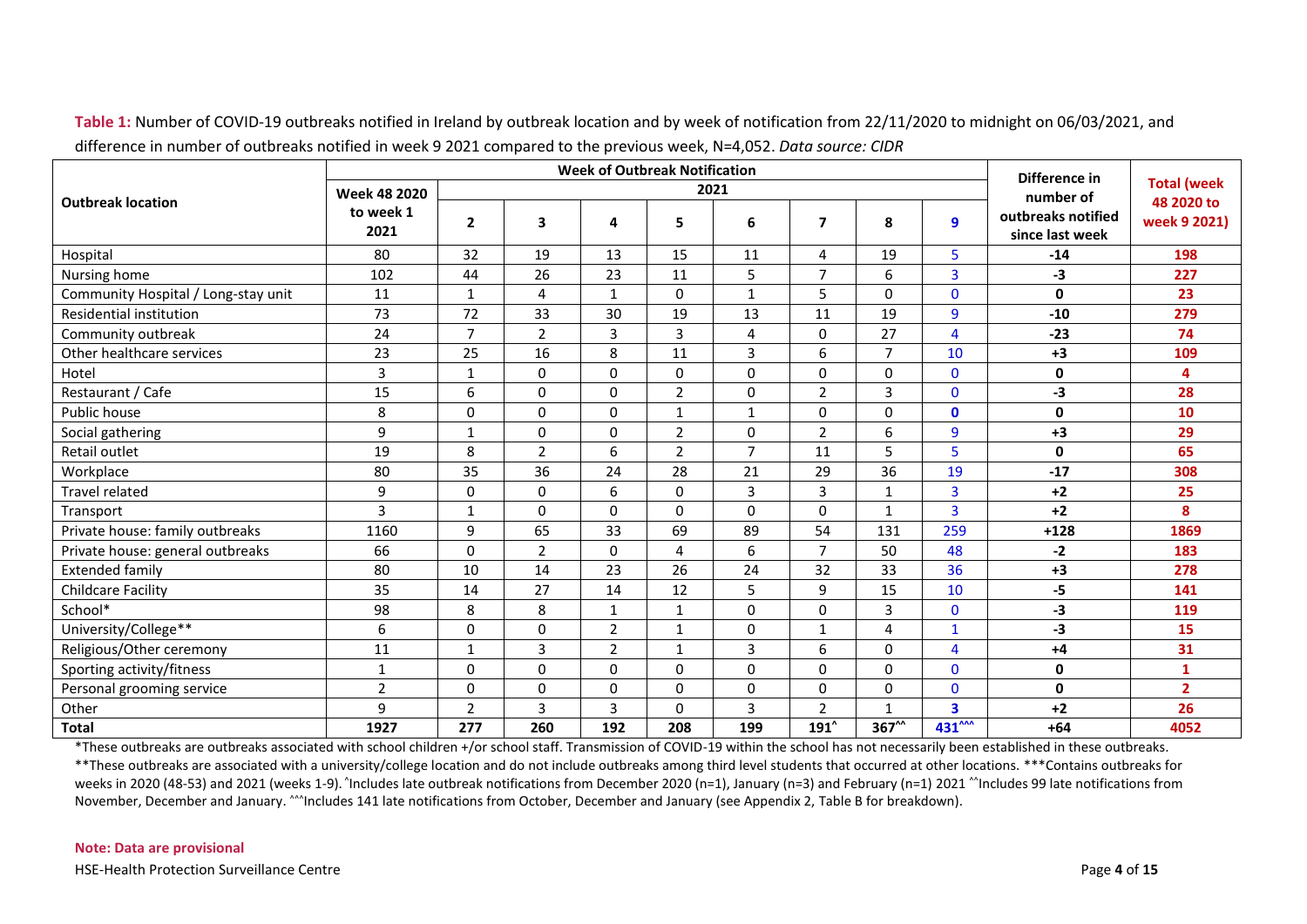#### **COVID-19 Outbreaks/Clusters in Residential Facilities and Hospital settings in Ireland**

A summary of outbreaks linked to nursing homes, acute hospitals, community hospital/long-stay units, and other residential institutions is shown in Figure 2 (A-D), in the subsequent "Focus" sections and Tables 2-5.



Figure 2 A-D: Epi-curve of COVID-19 outbreaks in (A) Acute Hospitals, (B) Nursing Homes\*, (C) Community Hospitals/Long-stay units<sup>^</sup> and (D) Residential institutions^^\* notified in Ireland by week of notification, from 22/11/2020 to midnight on 06/03/2021. ^Week 7 includes late outbreak notifications from December 2020, January and February 2021. ^^Week 8 includes late notifications from November and December 2020 and January 2021 (Hospitals=11, Nursing home=1, Residential Institutions=7). \*Week 9 includes late notifications from January 2021 (Nursing home=1, Residential Institutions=2). *Data source: CIDR*

## **Note: Data are provisional**

HSE-Health Protection Surveillance Centre Page **5** of **15**

 $\overline{8}$  $\overline{9}$ 

8  $\mathbf{q}$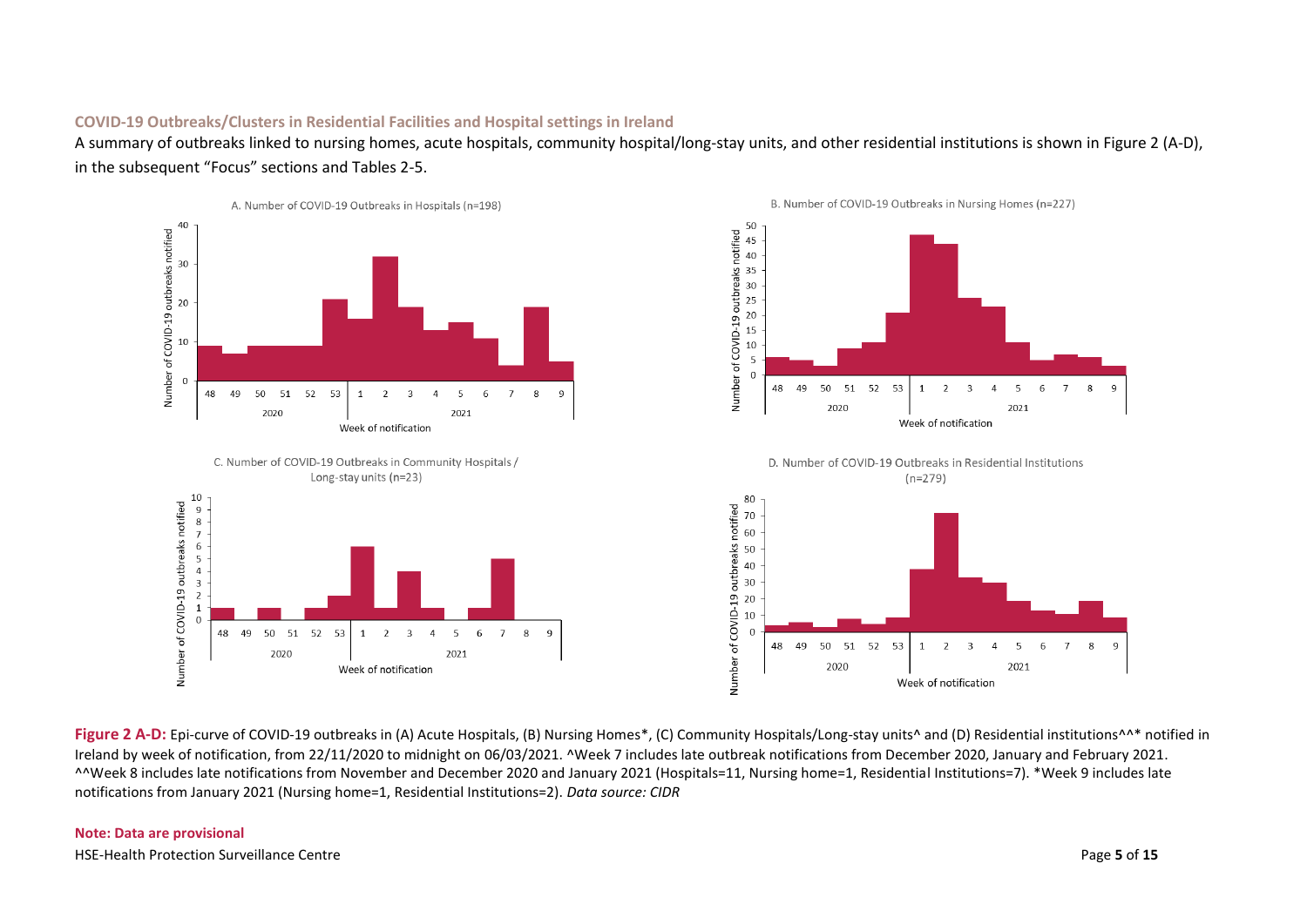#### **Focus on Nursing Homes and Community Hospitals**

There have been **630** outbreaks in nursing homes and community hospital/long stay units, with **15,838** linked laboratory confirmed COVID-19 cases, notified in Ireland since 01/03/2020.

From 22/11/2020 to 06/03/2021, **250** outbreaks in nursing homes or community hospital/long-stay units have been notified and **124** of these outbreaks remain open. A total of **7,889 laboratory confirmed cases** linked with outbreaks in nursing homes or community hospital/long-stay units have been notified. Of those cases, 535 were hospitalised, eleven were admitted to ICU, and 888 laboratory confirmed cases linked to outbreaks in these settings died (Table 2).

Cases were reported to be a healthcare worker (HCW) in 3,288 cases, not a HCW in 3,959 cases and HCW status was unknown for the remaining cases (Figure 3).

### **There were three new outbreaks reported in nursing homes and no new outbreaks in community hospital/long-stay units during week 9 2021.**

Table 2: Number of COVID-19 outbreaks and cases<sup>‡</sup> in nursing homes and community hospital/long-stay units in Ireland, from 22/11/2020 to midnight on 06/03/2021. *Data source: CIDR*

|                                   |           |                                                               |               | Number of outbreaks notified |                                                             | Laboratory confirmed cases# linked to outbreaks (week 48-9)* |                       |                                |                              |                                     |  |
|-----------------------------------|-----------|---------------------------------------------------------------|---------------|------------------------------|-------------------------------------------------------------|--------------------------------------------------------------|-----------------------|--------------------------------|------------------------------|-------------------------------------|--|
| <b>Outbreak location</b>          | Week<br>9 | Week 9<br>outbreaks:<br>Range in no.<br>of cases <sup>#</sup> | Week<br>48-9* | Number<br>open               | Open<br>outbreaks:<br>Range in no.<br>of cases <sup>#</sup> | Cases<br>notified in<br>week 9                               | <b>Total</b><br>cases | Total<br>hospitalised<br>cases | <b>Total</b><br>ICU<br>cases | <b>Total</b><br>number of<br>deaths |  |
| Nursing home                      | $2**$     | $2 - 54$                                                      | 227           | 104                          | $2 - 127$                                                   | 17                                                           | 7227                  | 434                            |                              | 844                                 |  |
| Community Hospital/Long-stay unit | 0         | n/a                                                           | 23            | 20                           | $4 - 92$                                                    | $<$ 5                                                        | 662                   | 101                            | <5                           | 44                                  |  |
| Total                             |           | $0 - 54$                                                      | 250           | 124                          | $2 - 127$                                                   | 17                                                           | 7889                  | 535                            | 11                           | 888                                 |  |

‡Case numbers fewer than 5 are not presented here.

#n/a is used where there were no outbreaks in a category or where there are no confirmed cases currently linked to any outbreak in that category (see technical note 6, Appendix 3).

\*Contains data from weeks in 2020 (48-53) and 2021 (weeks 1-9).

\*\* Includes one late outbreak notification from January 2021.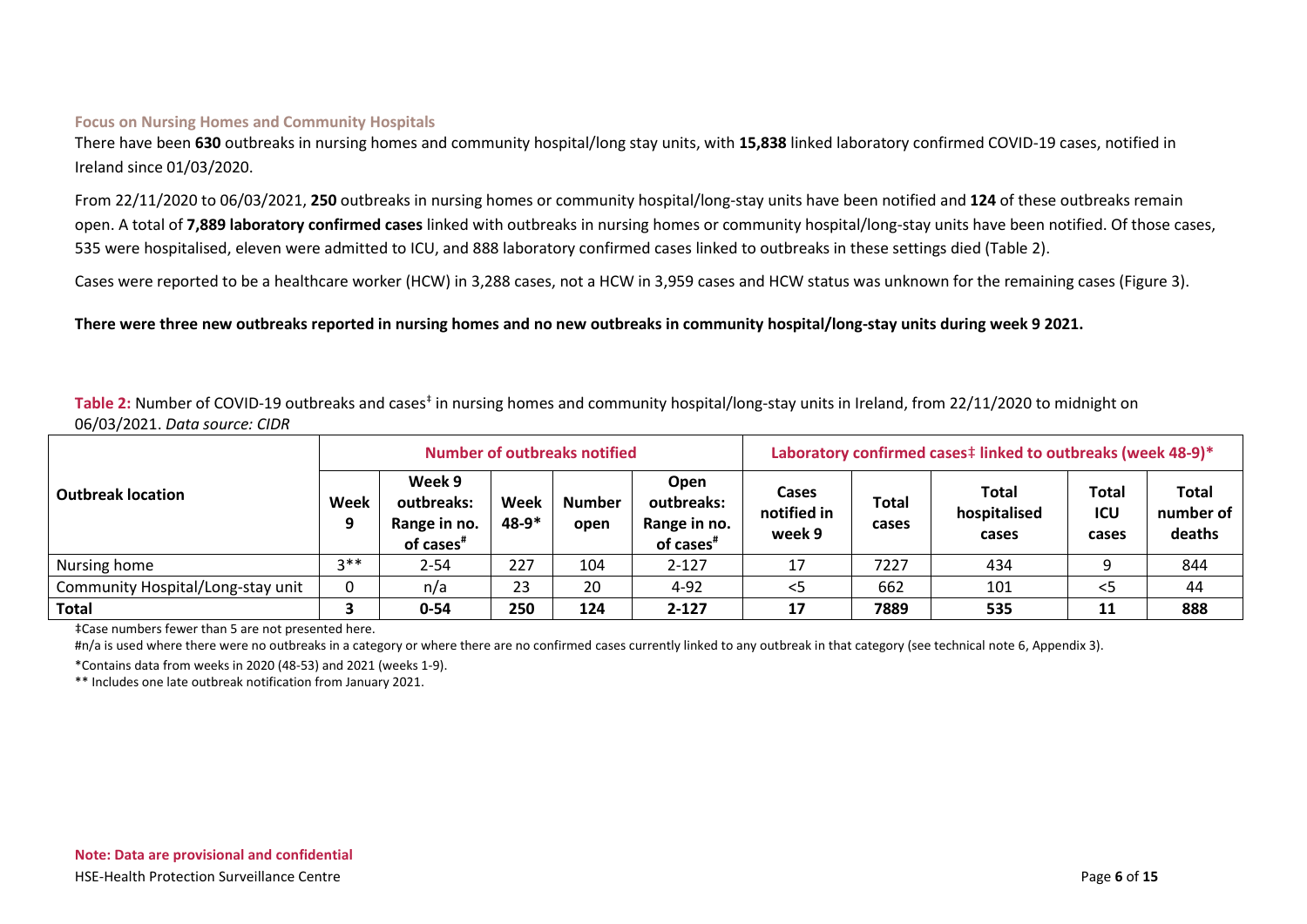

**Figure 3:** Epi-curve of confirmed COVID-19 cases linked to outbreaks in nursing homes and community hospital/long-stay units by healthcare worker (HCW) status and by date of notification, and cumulative number of confirmed cases during the third wave of infection by date of notification, from 22/11/2020 to midnight 06/03/2021. *Data source: CIDR*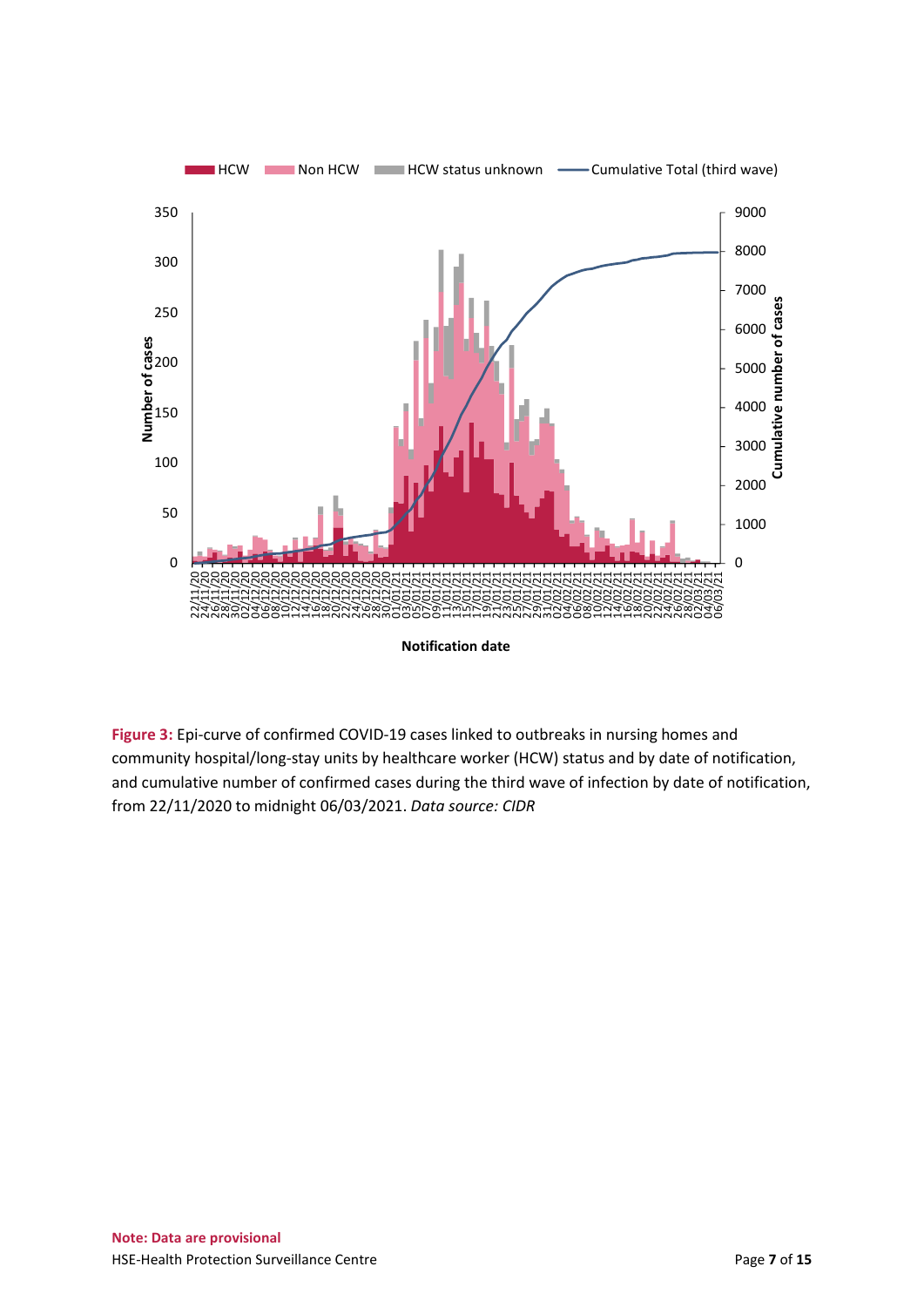#### **Focus on Acute Hospitals**

There were **376** outbreaks in acute hospitals, with **4,820** linked laboratory confirmed COVID-19 cases, notified in Ireland since 01/03/2020.

From 22/11/2020 to 06/03/2021, **198** outbreaks in acute hospitals have been notified and 94 of these outbreaks remain open. A total of **2,372 laboratory confirmed cases** linked with outbreaks in acute hospitals have been notified. Of those, 54 were admitted to ICU and 318 died (Table 3). Cases were reported to be a healthcare worker (HCW) in 966 cases, not a HCW in 1,287 cases and HCW status was unknown for the remaining cases (Figure 4).

#### **There were five new outbreaks reported in acute hospitals during week 9 2021:**

**Table 3:** Number of COVID-19 outbreaks and cases‡ in acute hospital settings in Ireland, from 22/11/2020 to midnight on 06/03/2021. *Data source: CIDR*

|                                  |  | Number of outbreaks notified | Laboratory confirmed cases linked to outbreaks (week 48-9)* |               |                        |                       |                           |       |                 |
|----------------------------------|--|------------------------------|-------------------------------------------------------------|---------------|------------------------|-----------------------|---------------------------|-------|-----------------|
| Week 9<br><b>Acute Hospitals</b> |  | Week 9 outbreaks:            | <b>Week 48-</b>                                             | <b>Number</b> | <b>Open outbreaks:</b> | <b>Cases notified</b> | <b>Total ICU</b><br>Total |       | Total number of |
|                                  |  | Range in no. of cases        | n*                                                          | open          | Range in no. of cases  | in week 9             | cases                     | cases | deaths          |
|                                  |  | 0-13                         | 198                                                         | 94            | 0-149                  | <b>レビ**</b>           | 2372                      | 54.   | 318             |

‡Case numbers fewer than 5 are not presented here. \*Contains data from weeks in 2020 (48-53) and 2021 (weeks 1-9) \*\*Not all cases are linked to outbreaks as of yet



**Figure 4:** Epi-curve of confirmed COVID-19 cases linked to outbreaks in acute hospitals by healthcare worker (HCW) status and by date of notification, and cumulative number of confirmed cases during the third wave of infection by date of notification, from 22/11/2020 to 06/03/2021. *Data source: CIDR*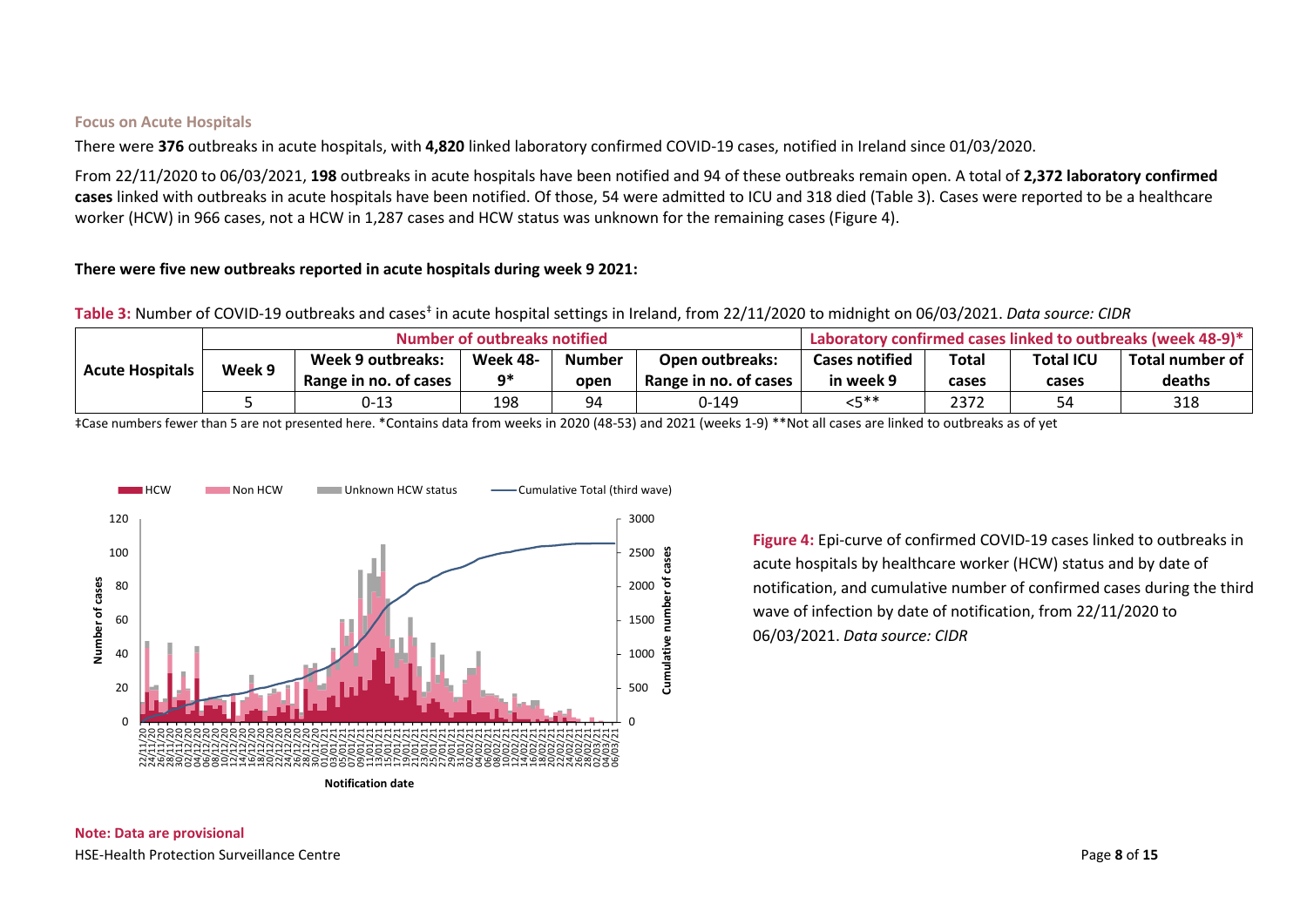## **Focus on Residential Institutions (see footnote<sup>1</sup> )**

There were **436** outbreaks in residential institutions, with **2,910** linked laboratory confirmed COVID-19 cases, notified in Ireland since 01/03/2020.

From 22/11/2020 to 06/03/2021, **213** outbreaks in residential institutions have been notified and 103 of these outbreaks remain open. There were **1,619 laboratory confirmed cases** linked with outbreaks in residential institutions. Of those, 63 cases linked to outbreaks in residential facilities were hospitalised, three were admitted to ICU and 29 cases died (Table 4). The majority of residential institution outbreaks were notified in centres for disabilities, with **160** outbreaks and 1,226 linked cases notified since week 48.

#### **There were three new outbreaks reported in residential institutions during week 9 2021**

|                                       |              |                                                               |                 | <b>Number of outbreaks notified</b> |                                                             | Laboratory confirmed cases linked to outbreaks (week 48-9)* |                       |                                |                       |                                     |  |
|---------------------------------------|--------------|---------------------------------------------------------------|-----------------|-------------------------------------|-------------------------------------------------------------|-------------------------------------------------------------|-----------------------|--------------------------------|-----------------------|-------------------------------------|--|
| <b>Outbreak location</b>              | Week<br>9    | Week 9<br>outbreaks:<br>Range in no. of<br>cases <sup>#</sup> | Week<br>$48-9*$ | <b>Number</b><br>open               | Open<br>outbreaks:<br>Range in no.<br>of cases <sup>#</sup> | Cases<br>notified in<br>week 9                              | <b>Total</b><br>cases | Total<br>hospitalised<br>cases | Total<br>ICU<br>cases | <b>Total</b><br>number of<br>deaths |  |
| Centre for disabilities               |              | 4                                                             | 160             | 78                                  | $0 - 46$                                                    | $<$ 5                                                       | 1226                  | 46                             | $<$ 5                 | 19                                  |  |
| Centre for older people               | 0            | n/a                                                           | 14              | 8                                   | $1 - 44$                                                    | $<$ 5                                                       | 176                   | $<$ 5                          | <5                    |                                     |  |
| Children's / TUSLA residential centre |              | n/a                                                           | 15              |                                     | $0 - 7$                                                     | $<$ 5                                                       | 53                    | $<$ 5                          | <5                    | $<$ 5                               |  |
| Mental health facility                | $1^{\wedge}$ | 4                                                             | 18              |                                     | $0 - 11$                                                    | $<$ 5                                                       | 116                   | 13                             | $<$ 5                 | $<$ 5                               |  |
| Other                                 | 0            | n/a                                                           |                 |                                     | $0 - 19$                                                    |                                                             | 41                    | $<$ 5                          | $<$ 5                 | < 5                                 |  |
| Not Specified                         | $\Omega$     | n/a                                                           |                 |                                     | $0 - 7$                                                     | $<$ 5                                                       |                       | $<$ 5                          | $<$ 5                 | $<$ 5                               |  |
| Total                                 | 3            | $0 - 4$                                                       | 213             | 103                                 | $0 - 46$                                                    | $7**$                                                       | 1619                  | 63                             | $\leq$                | 29                                  |  |

Table 4: Number of COVID-19 outbreaks and cases<sup>‡</sup> in residential institutions in Ireland, from 22/11/2020 to midnight on 06/03/2021. *Data source: CIDR* 

#n/a is used where there were no outbreaks in a category or where there are no confirmed cases currently linked to any outbreak in that category (see technical note 6, Appendix 3). ‡Case numbers fewer than 5 are not presented here. \*Contains data from weeks in 2020 (48-53) and 2021 (weeks 1-9). \*\*Not all cases are linked to outbreaks as of yet. ^Includes one late outbreak notification from January 2021

 $\overline{a}$ 

<sup>&</sup>lt;sup>1</sup> This section focuses on the following residential settings: Centres for disabilities, Centres for older people, Children's/TUSLA residential centres and mental health facilities. Homeless services, addiction services, direct provision centres and prisons are reported in the Focus on Vulnerable Populations section.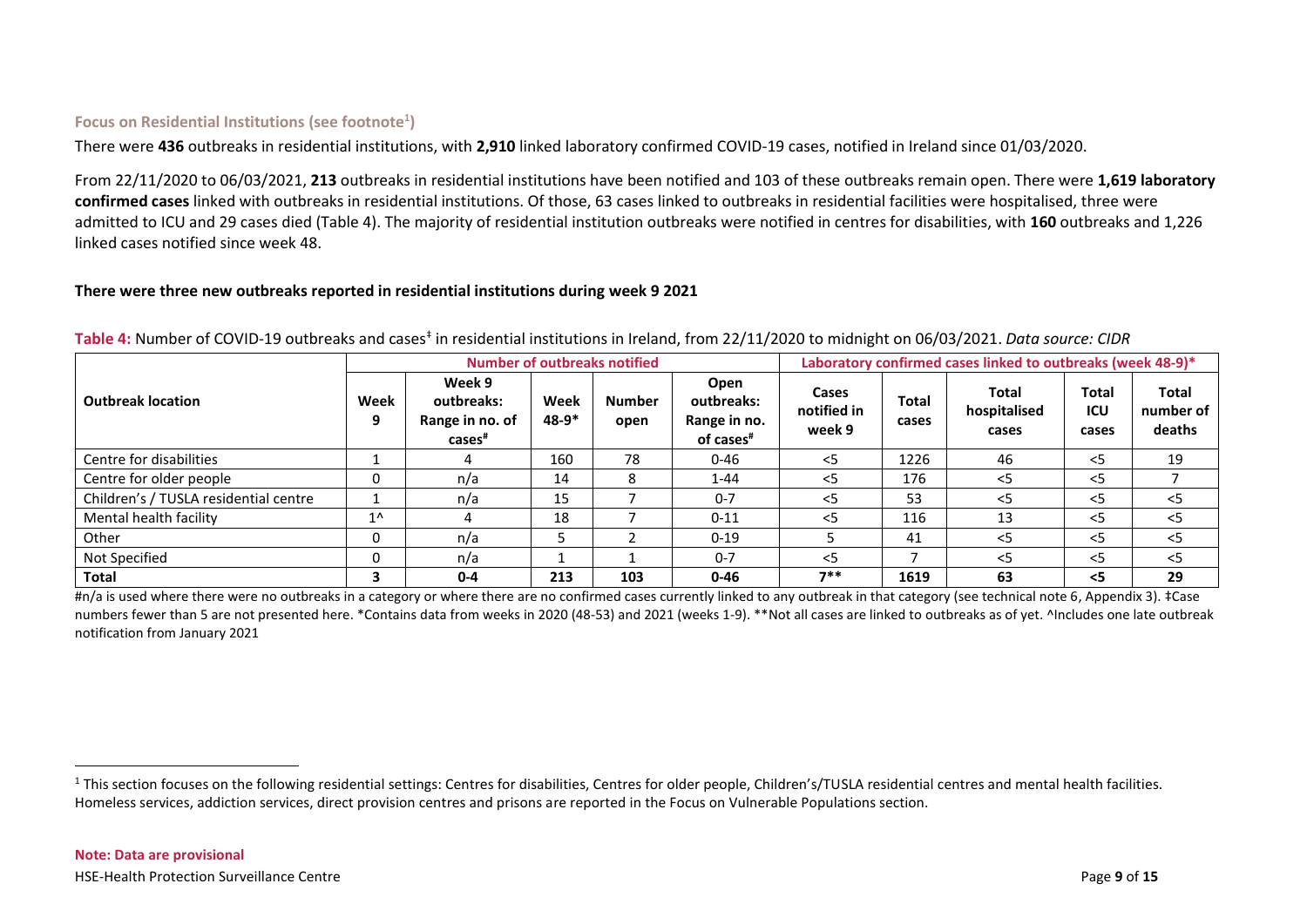#### **COVID-19 Outbreaks in Other Vulnerable Populations**

This brief overview of COVID-19 outbreaks in vulnerable populations/settings only includes outbreaks involving the Roma community, Irish Traveller community, outbreaks in Direct Provision Centres, facilities for the homeless/those with addiction issues and prisons notified up to midnight on 06/03/2021 (Table 5).

**There were 37 new outbreaks reported in vulnerable populations during week 9 2021:** 

- Thirty outbreaks among Irish Travellers
- Four outbreaks in the homeless population
- One outbreak in the Roma population
- One outbreak in a Direct Provision Centre
- One outbreak in a prison

**Table 5:** Number of COVID-19 outbreaks in settings involving vulnerable populations, including the Roma community, Irish Traveller community, outbreaks in Direct Provision Centres, facilities for the homeless/those with addiction issues and prisons notified from week 48 (week commencing 22/11/2020) to midnight on 06/03/2021 and laboratory confirmed cases<sup>‡</sup> linked to these outbreaks. *Data source: CIDR* 

|                               |           |                                                         |                | Number of outbreaks notified |                                                             | Laboratory confirmed cases linked to outbreaks (week 48-9)** |                |                                    |                           |                                      |  |  |
|-------------------------------|-----------|---------------------------------------------------------|----------------|------------------------------|-------------------------------------------------------------|--------------------------------------------------------------|----------------|------------------------------------|---------------------------|--------------------------------------|--|--|
| <b>Vulnerable populations</b> | Week<br>9 | Week 9<br>outbreaks:<br>Range in no. of<br>$cases^{\#}$ | Week<br>48-9** | <b>Number</b><br>open        | Open<br>outbreaks:<br>Range in no. of<br>cases <sup>#</sup> | <b>Cases notified</b><br>in week 9                           | Total<br>cases | <b>Total hospitalised</b><br>cases | <b>Total ICU</b><br>cases | <b>Total</b><br>number of<br>deaths* |  |  |
| Roma community                |           |                                                         |                |                              | $2 - 11$                                                    | $<$ 5                                                        | 49             | 8                                  | $<$ 5                     | $<$ 5                                |  |  |
| <b>Irish Travellers</b>       | 30        | $1 - 100$                                               | 187            | 130                          | $0 - 100$                                                   | 119                                                          | 2364           | 105                                | 14                        |                                      |  |  |
| Direct provision centres      |           |                                                         | 34             | 9                            | $1 - 25$                                                    |                                                              | 302            | $<$ 5                              | $<$ 5                     | $<$ 5                                |  |  |
| Homeless <sup>^</sup>         | 45        | $4 - 25$                                                | 17             |                              | $2 - 25$                                                    | 43                                                           | 111            | $<$ 5                              | $<$ 5                     | $<$ 5                                |  |  |
| People with addictions        | 0         | n/a                                                     | 9              |                              | $4 - 19$                                                    | $<$ 5                                                        | 58             | $<$ 5                              | $<$ 5                     | $<$ 5                                |  |  |
| Prisons                       |           | q                                                       |                |                              | $3-29$                                                      | $\leq$                                                       | 101            | $\leq$ 5                           | $<$ 5                     | $\leq$                               |  |  |
| Total                         | 37        | $0 - 100$                                               | 259            | 155                          | $0 - 100$                                                   | 168                                                          | 2985           | 120                                | 16                        | 6                                    |  |  |

‡Case numbers fewer than 5 are not presented here. ^ Homeless facilities include some facilities that provide long term supported accommodation. Also includes staff of homeless facilities. #n/a is used where there were no outbreaks in a category or where there are no confirmed cases currently linked to any outbreak in that category (see technical note 6, Appendix 3). ‡Case numbers fewer than 5 are not presented here. \*\*Contains data from weeks in 2020 (48-53) and 2021 (weeks 1-9). <sup>\$</sup>Includes one late outbreak notification from January 2021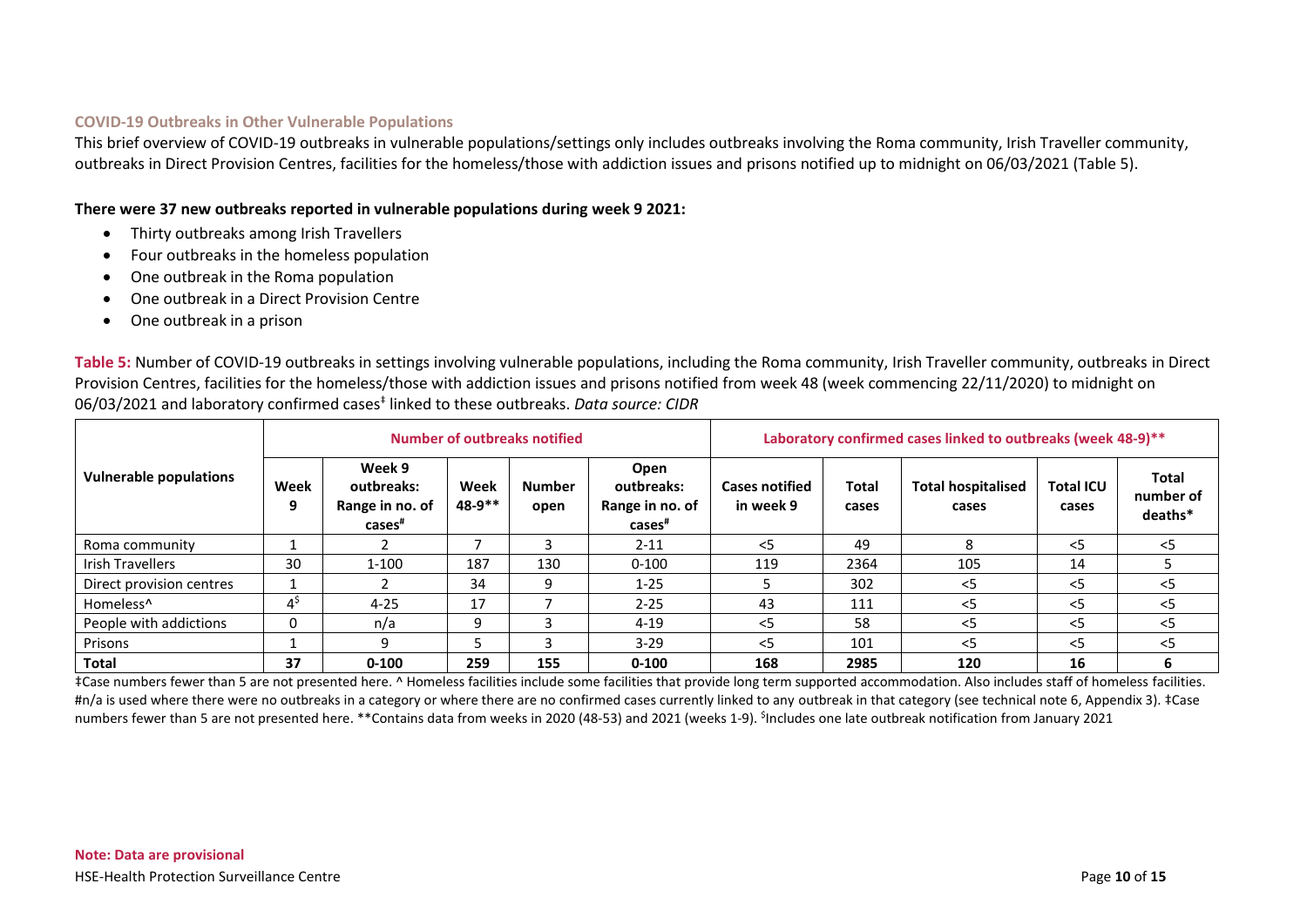#### **COVID-19 Outbreaks in Workplaces**

In total, 308 COVID-19 outbreaks in workplaces<sup>2</sup> have been notified from 22/11/2020 up to midnight on 06/03/2021. Since week 48, 70 COVID-19 outbreaks have been notified in businesses associated with the production or processing of food and beverages, of which **38** were in meat/poultry/fish plants in all HSE areas. There were **19 COVID-19 workplace outbreaks notified during week 9 2021:**

- Six outbreaks were associated with the commercial sector
- Four outbreaks occurred in food production workplaces, two in meat-plants and two in other food/beverage production facilities
- Three outbreaks related to manufacturing
- Three outbreaks related to the construction sector
- There was one office-based outbreak and two in other workplace locations

Table 6: Number of COVID-19 workplace outbreaks notified from 22/11/2020 to midnight on 06/03/2021 and laboratory confirmed cases<sup>‡</sup> linked to workplace

|  | outbreaks. Data source: CIDR |  |
|--|------------------------------|--|
|--|------------------------------|--|

|                                                  |        |                                                            | <b>Number of outbreaks notified</b> |                       | Laboratory confirmed cases linked to outbreaks (week 48-9)*** |                                |                       |                                       |                       |                                      |
|--------------------------------------------------|--------|------------------------------------------------------------|-------------------------------------|-----------------------|---------------------------------------------------------------|--------------------------------|-----------------------|---------------------------------------|-----------------------|--------------------------------------|
| Workplace outbreaks                              | Week 9 | Week 9<br>outbreaks: Range<br>in no. of cases <sup>#</sup> | <b>Weeks</b><br>48-9***             | <b>Number</b><br>open | Open outbreaks:<br>Range in no. of<br>cases <sup>#</sup>      | Cases<br>notified in<br>week 9 | <b>Total</b><br>cases | <b>Total</b><br>hospitalised<br>cases | Total<br>ICU<br>cases | <b>Total</b><br>number of<br>deaths* |
| Meat/poultry Production and<br>Processing        |        | $4 - 9$                                                    | 38                                  | 31                    | $0 - 132$                                                     | 22                             | 949                   | 5                                     | $<$ 5                 | $<$ 5                                |
| Other food/beverage Production and<br>Processing |        | $4-6$                                                      | 32                                  | 25                    | $0 - 96$                                                      |                                | 297                   |                                       | $<$ 5                 | $<$ 5                                |
| Construction industry**                          | 3      | $2 - 5$                                                    | 29                                  | 24                    | $2 - 22$                                                      | 9                              | 135                   | $<$ 5                                 | $<$ 5                 | $<$ 5                                |
| Commercial                                       | 6      | $1 - 6$                                                    | 74                                  | 50                    | $1 - 54$                                                      | 10                             | 421                   |                                       | $<$ 5                 | $<$ 5                                |
| Manufacturing                                    | 3      | $1 - 4$                                                    | 49                                  | 32                    | $1 - 49$                                                      | 15                             | 336                   | 8                                     | $<$ 5                 | $<$ 5                                |
| Office-based                                     |        | $\overline{2}$                                             | 30                                  | 13                    | $2 - 19$                                                      | $<$ 5                          | 159                   | 6                                     | $<$ 5                 | $<$ 5                                |
| Defence/Justice/Emergency services               | 0      | n/a                                                        | 40                                  | 24                    | $0 - 16$                                                      | 6                              | 210                   | $<$ 5                                 | $<$ 5                 | $<$ 5                                |
| Other Workplace^                                 |        | $0 - 3$                                                    | 16                                  | 9                     | $2 - 18$                                                      | $<$ 5                          | 71                    | $<$ 5                                 | $<$ 5                 | $<$ 5                                |
| <b>Total</b>                                     | 19     | $0 - 9$                                                    | 308                                 | 208                   | $0 - 132$                                                     | 70                             | 2578                  | 35                                    | 10                    | $<$ 5                                |

‡Case numbers fewer than 5 are not presented here. \*All COVID-19 cases that died and were linked to outbreaks in these settings have been laboratory confirmed. No deaths in probable/possible cases linked to outbreaks in these settings have been notified. \*\*Cases linked to some construction site outbreaks may reside in Northern Ireland and consequently will be notified in that jurisdiction. These cases will not be included in the case numbers for Ireland. \*\*\*Contains data from weeks in 2020 (48-53) and 2021 (weeks 1-9). ^"Other workplace" includes businesses that do not fit in the above workplace categories. #n/a is used where there were no outbreaks in a category or where there are no confirmed cases currently linked to any outbreak in that category (see technical note 6, Appendix 3).

<sup>2</sup> Workplace outbreaks exclude the following workplaces: hospitals, residential facilities, hotels, public houses, retail outlets, and other settings (outbreaks in GP practices and outbreaks associated with home carers). These are reported under those headings.

 $\overline{a}$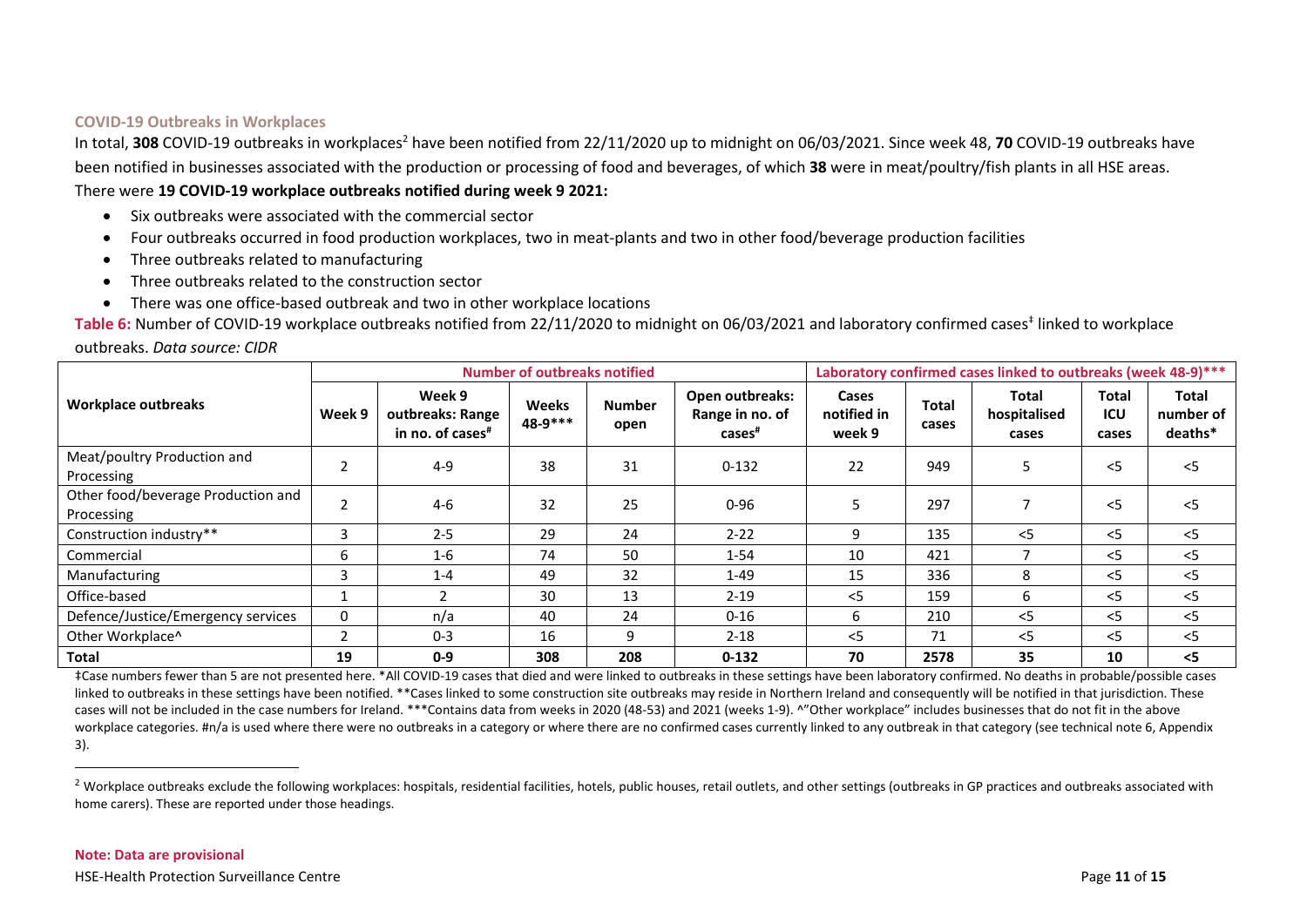### **COVID-19 Outbreaks associated with school children (+/- staff), universities/colleges and childcare facilities**

In total, **357** COVID-19 outbreaks associated with school children (+/- staff), universities/colleges/third level students and childcare facilities have been notified from 21/11/2020 up to midnight on 06/03/2021.

During **week 9** 2021 there were **15** associated with University/college or third level students, **10** COVID-19 outbreaks associated with childcare facilities and **no** COVID-19 outbreaks associated with school children +/- staff

Of the **15** outbreaks associated with University/college or third level students:

- 13 outbreaks occurred with 36 confirmed cases
- One outbreak with three confirmed cases was in a University/College setting
- One outbreak had four confirmed cases

**Table 7:** Number of COVID-19 outbreaks associated with school children (+/- staff), universities/colleges/third level students and childcare facilities notified to midnight on 06/03/2021 and laboratory confirmed cases‡ linked to these outbreaks. *Data source: CIDR*

|                                              |      |                                                            |                | Number of outbreaks notified |                                                          | Laboratory confirmed cases linked to outbreaks (week 48-9) <sup>##</sup> |                |                                |                                |                              |  |  |
|----------------------------------------------|------|------------------------------------------------------------|----------------|------------------------------|----------------------------------------------------------|--------------------------------------------------------------------------|----------------|--------------------------------|--------------------------------|------------------------------|--|--|
| <b>Outbreak location</b>                     | Week | Week 9 outbreaks:<br>Range in no. of<br>cases <sup>#</sup> | Week<br>48-9## | <b>Number</b><br>open        | Open outbreaks:<br>Range in no. of<br>cases <sup>#</sup> | Cases<br>notified in<br>week 9                                           | Total<br>cases | Total<br>hospitalised<br>cases | <b>Total ICU</b><br>$cases***$ | Total<br>number of<br>deaths |  |  |
| School*                                      |      | n/a                                                        | 119            | 31                           | $2 - 54$                                                 | <5                                                                       | 580            |                                | $<$ 5                          | <5                           |  |  |
| University/college/third<br>level students** | 15   | $2 - 6$                                                    | 97             | 86                           | $1 - 169$                                                | $6^{\prime}$                                                             | 736            | 11                             | $<$ 5                          | - <5                         |  |  |
| Childcare facility                           | 10   | $0 - 9$                                                    | 141            | 73                           | $0 - 22$                                                 | 34                                                                       | 783            |                                | $<$ 5                          | $\leq$                       |  |  |
| Total                                        | 25   | $0 - 9$                                                    | 357            | 190                          | $0 - 169$                                                | 43                                                                       | 2099           | 23                             | <5                             | <5                           |  |  |

‡Case numbers fewer than 5 are not presented here. \*These outbreaks are outbreaks associated with school children +/or school staff. Transmission of COVID-19 within the school has not necessarily been established in these outbreaks. \*\*These outbreaks also include outbreaks among third level students that may have occurred in other locations, such as private houses or social gatherings, and may not be directly linked to a University/college location #n/a is used where there were no outbreaks in a category or where there are no confirmed cases currently linked to any outbreak in that category (see technical note 6, Appendix 3) ##Contains data from weeks in 2020 (48-53) and 2021 (weeks 1-9). 'Not all cases are linked to outbreaks as of yet.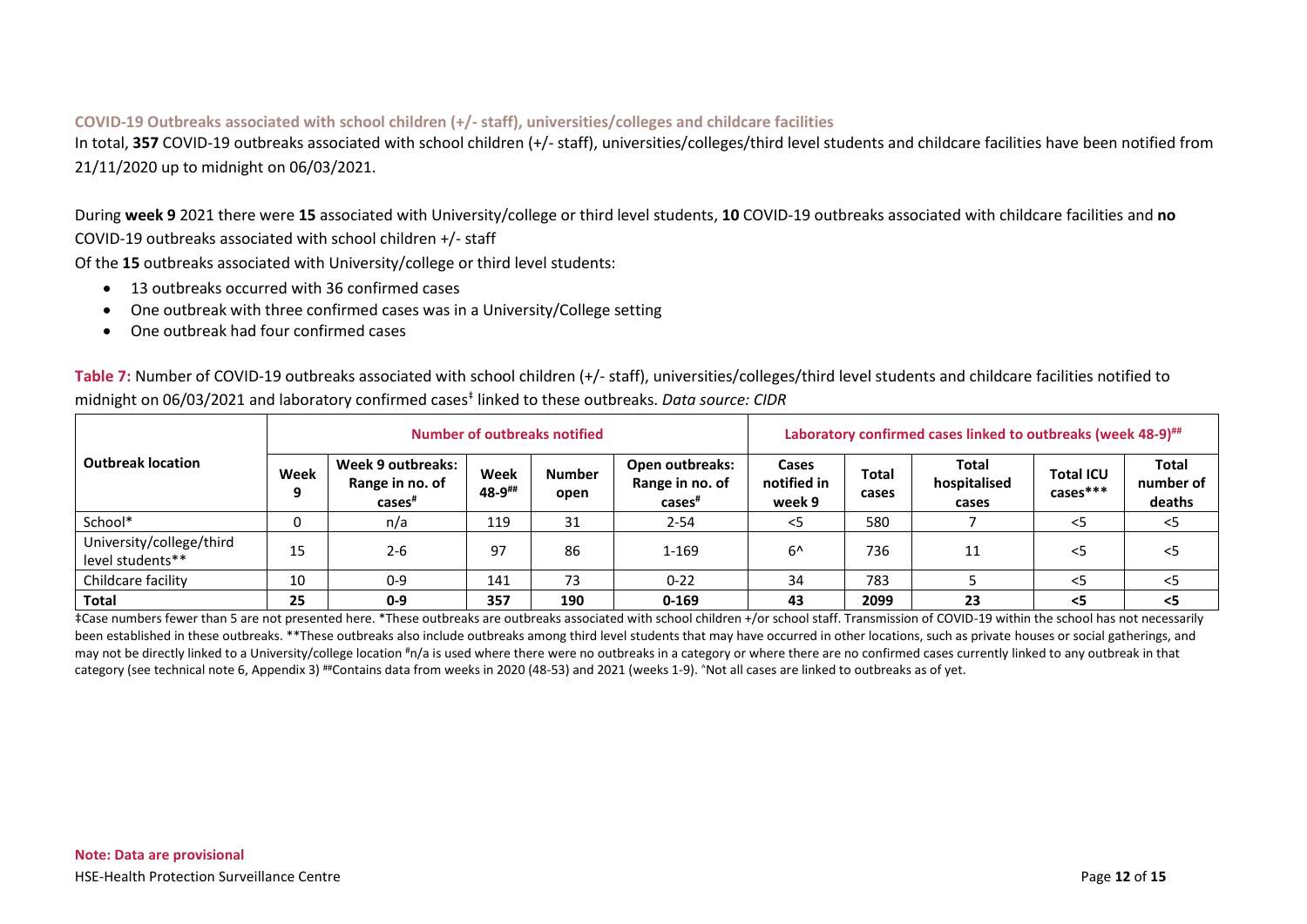## **Appendices Appendix 1**

**Table A:** Number of COVID-19 outbreaks notified in Ireland by outbreak location and closure status, to midnight 06/03/2021, N=13,087. *Data source: CIDR*

| <b>Outbreak Location</b>          | Outbreak closure status (all outbreak classifications) |                |                |  |  |  |  |  |
|-----------------------------------|--------------------------------------------------------|----------------|----------------|--|--|--|--|--|
|                                   | <b>Closed</b>                                          | Open           | <b>Total</b>   |  |  |  |  |  |
| Hospital                          | 275                                                    | 101            | 376            |  |  |  |  |  |
| Nursing home                      | 470                                                    | 105            | 575            |  |  |  |  |  |
| Community Hospital/Long-stay unit | 34                                                     | 21             | 55             |  |  |  |  |  |
| Residential institution           | 428                                                    | 130            | 558            |  |  |  |  |  |
| Other healthcare service          | 64                                                     | 69             | 133            |  |  |  |  |  |
| Private house*                    | 3380                                                   | 5513           | 8893           |  |  |  |  |  |
| Workplace                         | 369                                                    | 212            | 581            |  |  |  |  |  |
| <b>Travel related</b>             | 62                                                     | 23             | 85             |  |  |  |  |  |
| Transport                         | 10                                                     | 8              | 18             |  |  |  |  |  |
| <b>Extended family</b>            | 215                                                    | 255            | 470            |  |  |  |  |  |
| Childcare facility                | 143                                                    | 76             | 219            |  |  |  |  |  |
| Community outbreak                | 127                                                    | 144            | 271            |  |  |  |  |  |
| Hotel                             | 14                                                     | 1              | 15             |  |  |  |  |  |
| Guest house/ B&B                  | $\mathbf{1}$                                           | 0              | $\mathbf{1}$   |  |  |  |  |  |
| Public house                      | 30                                                     | $\overline{3}$ | 33             |  |  |  |  |  |
| Restaurant / Cafe                 | 60                                                     | 15             | 75             |  |  |  |  |  |
| Social gathering                  | 58                                                     | 21             | 79             |  |  |  |  |  |
| Retail outlet                     | 64                                                     | 40             | 104            |  |  |  |  |  |
| School**                          | 280                                                    | 39             | 319            |  |  |  |  |  |
| University/college***             | 33                                                     | 9              | 42             |  |  |  |  |  |
| Religious/Other ceremony          | 22                                                     | 29             | 51             |  |  |  |  |  |
| Sporting activities/fitness       | 28                                                     | 0              | 28             |  |  |  |  |  |
| Other recreation activity         | $\mathbf{1}$                                           | 0              | $\mathbf{1}$   |  |  |  |  |  |
| Personal grooming service         | 5                                                      | $\overline{2}$ | $\overline{7}$ |  |  |  |  |  |
| Other                             | 73                                                     | 22             | 95             |  |  |  |  |  |
| Unknown                           | $\mathbf{1}$                                           | $\overline{0}$ | 1              |  |  |  |  |  |
| Not specified                     | $\overline{2}$                                         | 0              | $\overline{2}$ |  |  |  |  |  |
| <b>Total</b>                      | 6249                                                   | 6838           | 13087          |  |  |  |  |  |

\*It is common practice not to close private house outbreaks on CIDR due to the large volume of these types of outbreaks on CIDR.

\*\*These outbreaks are outbreaks associated with school children +/or school staff. Transmission of COVID-19 within the school has not necessarily been established in these outbreaks.

\*\*\*These outbreaks are associated with a university/college location and do not include outbreaks among third level students that occurred at other locations.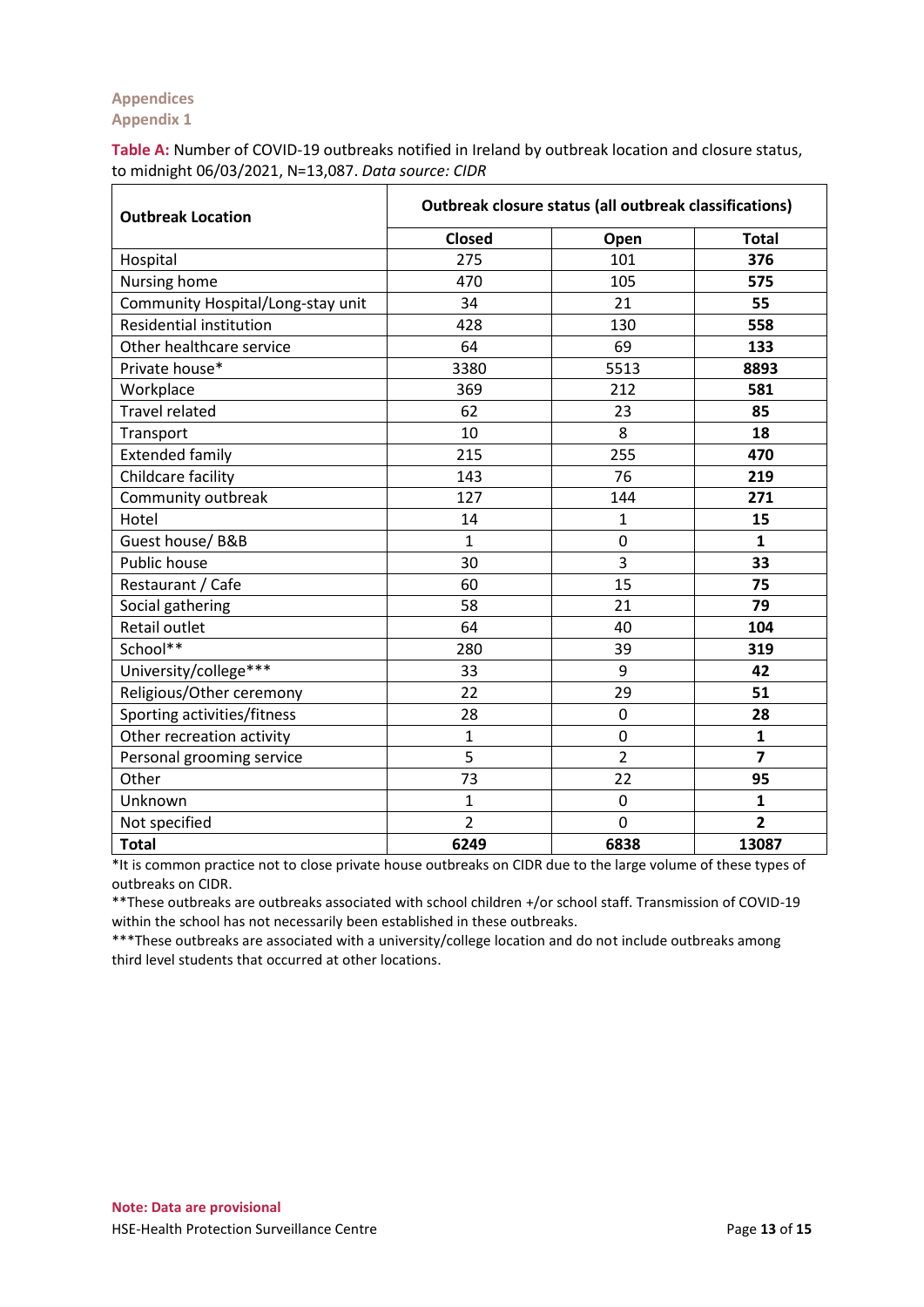## **Appendix 2**

**Table B:** Number of COVID-19 outbreaks in Ireland notified in Week 9 2021, by outbreak location and month of occurrence of first case, data up to midnight 06/03/2021, N=431. *Data source: CIDR*

|                          |                | 2020           |                | 2021           |     |                |                          |
|--------------------------|----------------|----------------|----------------|----------------|-----|----------------|--------------------------|
| <b>Outbreak location</b> | <b>Oct</b>     | <b>Dec</b>     | Jan            | Feb            | Mar | <b>Unknown</b> | <b>Total</b>             |
| Childcare facility       |                |                |                | 8              | 1   | 1              | 10                       |
| Community outbreak       |                |                |                | 4              |     |                | 4                        |
| <b>Extended family</b>   | 1              | $\overline{2}$ | 15             | 18             |     |                | 36                       |
| Hospital                 |                |                |                | 4              |     | 1              | 5                        |
| Not Specified            |                |                | 1              |                |     |                | 1                        |
| Nursing home             |                |                | 1              | $\overline{2}$ |     |                | 3                        |
| Other                    |                | 1              |                | 1              |     |                | $\overline{\phantom{a}}$ |
| Other healthcare service |                |                | 3              | 7              |     |                | 10                       |
| Private house            | $\mathbf{1}$   | 36             | 66             | 199            | 4   |                | 306                      |
| Public house             |                |                | 1              |                |     |                | 1                        |
| Religious/Other ceremony |                | $\mathbf{1}$   | $\overline{2}$ | $\mathbf{1}$   |     |                | 4                        |
| Residential institution  |                |                | $\overline{2}$ | 6              |     | 1              | 9                        |
| Retail outlet            |                |                | 1              | 4              |     |                | 5                        |
| Social gathering         |                | 4              | $\overline{2}$ | 3              |     |                | 9                        |
| Transport                |                |                |                | 3              |     |                | 3                        |
| <b>Travel related</b>    |                |                |                | 3              |     |                | 3                        |
| University/College       |                |                |                | $\mathbf{1}$   |     |                | 1                        |
| Workplace                |                |                | 1              | 16             | 2   |                | 19                       |
| <b>Total</b>             | $\overline{2}$ | 44             | 95             | 280            | 7   | 3              | 431                      |